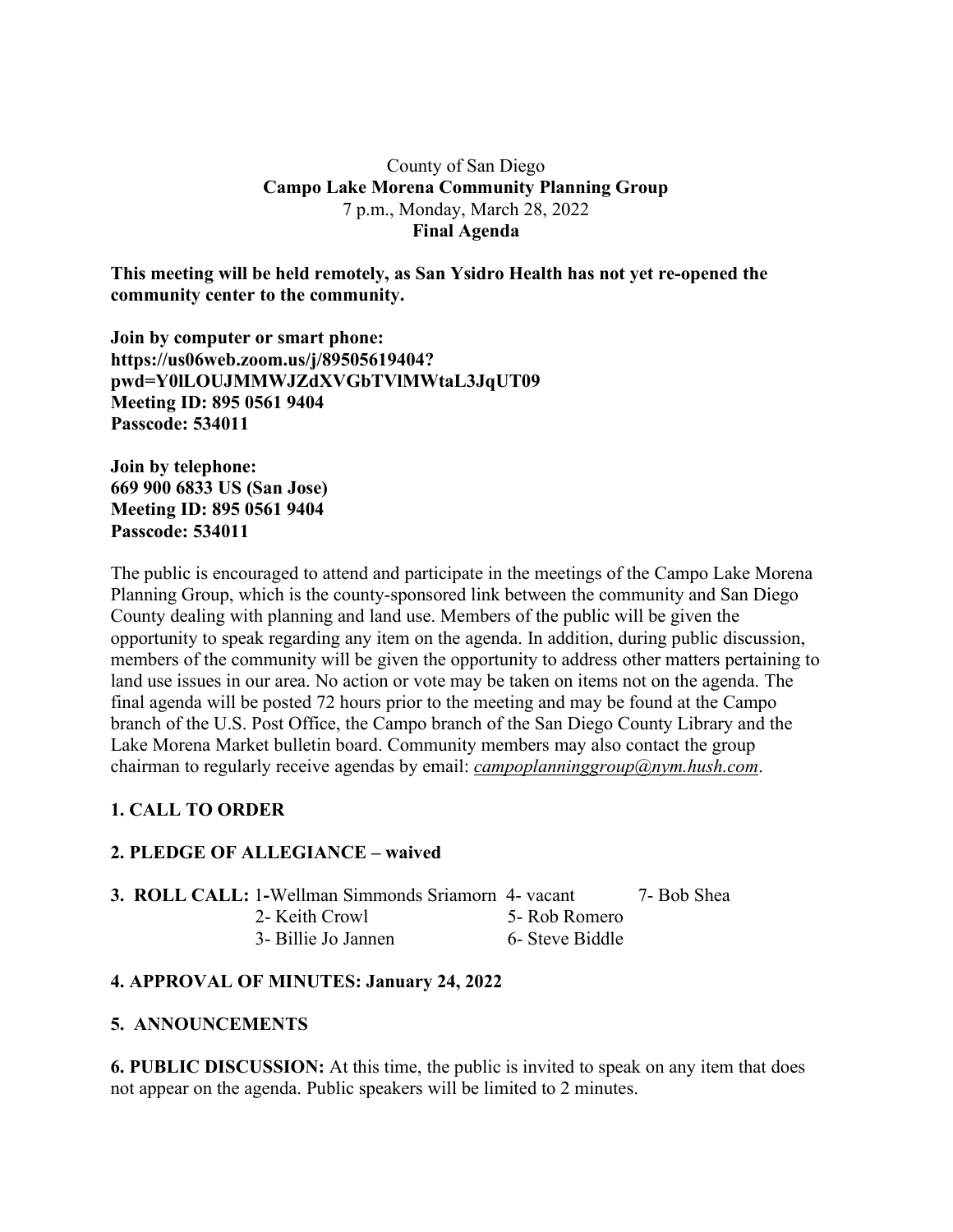## **7. NEW BUSINESS:**

**a. Staff presentation of the Organic Materials Ordinance Update project.** This project is expected to change the County's regulations to allow organic material processing or composting to occur in more areas of the unincorporated county; help divert organic materials (such as food scraps, plant materials, and agricultural materials) from landfills; provide more permit options for composting that will vary depending on the size and intensity of the operation; and ensure the protection of public health and safety by including best management practice requirements to address issues of stormwater runoff, odors and pests. Tyler Farmer of the Sustainability Planning Division will present. **Discussion and vote.**

**b. Request for letter to BOS to discuss ongoing illegal dumping in backcountry communities**. Local residents say they are seeing an uptick since the new disposal regulations took effect and many expect worse over time if the county doesn't provide enforcement. **Discussion and vote.**

**c. SDG&E spokesman Dallin Young to answer questions about factors leading to the sharp increases of electric rates, what the future impacts of rate raises will be, and how solar owners will be affected by request currently under consideration by PUC. Discussion only.**

**d. Request from Mountain Empire Historical Society for a letter of support to name the bridge on Buckman Springs Road (currently designated 57CO270) in honor of Isola Hook.** MEHS President Larry Johnson to present. **Discussion and vote.**

### **8. OLD BUSINESS:**

**a. Standing subcommittee reports (no action):** Groundwater, Sewer and Septic, Wellman Simmonds Sriamorn; Community Economic Impacts, Steve Biddle; Public Safety, Bob Shea, Cannabis, Rob Romero; Solar Projects, Rob Romero.

### **b. Chairman's report, Billie Jo Jannen (no action).**

**9. CORRESPONDENCE:** Members of the public who wish to read the correspondence listed may request it by email at campoplanninggroup@nym.hush.com.

**a.** Documents to support name change request for bridge on BSR that we commonly call "Hooks Bridge." **Forwarded to group.**

**b.** County release of climate workforce study titled " Putting the San Diego Region on the High Road: Climate Workforce Recommendations for 2030 and 2050. " **Forwarded to group.**

**c.** Invitation to April 13 presentation on proposed changes to water service in and around Cameron Corners. **Forwarded to group.**